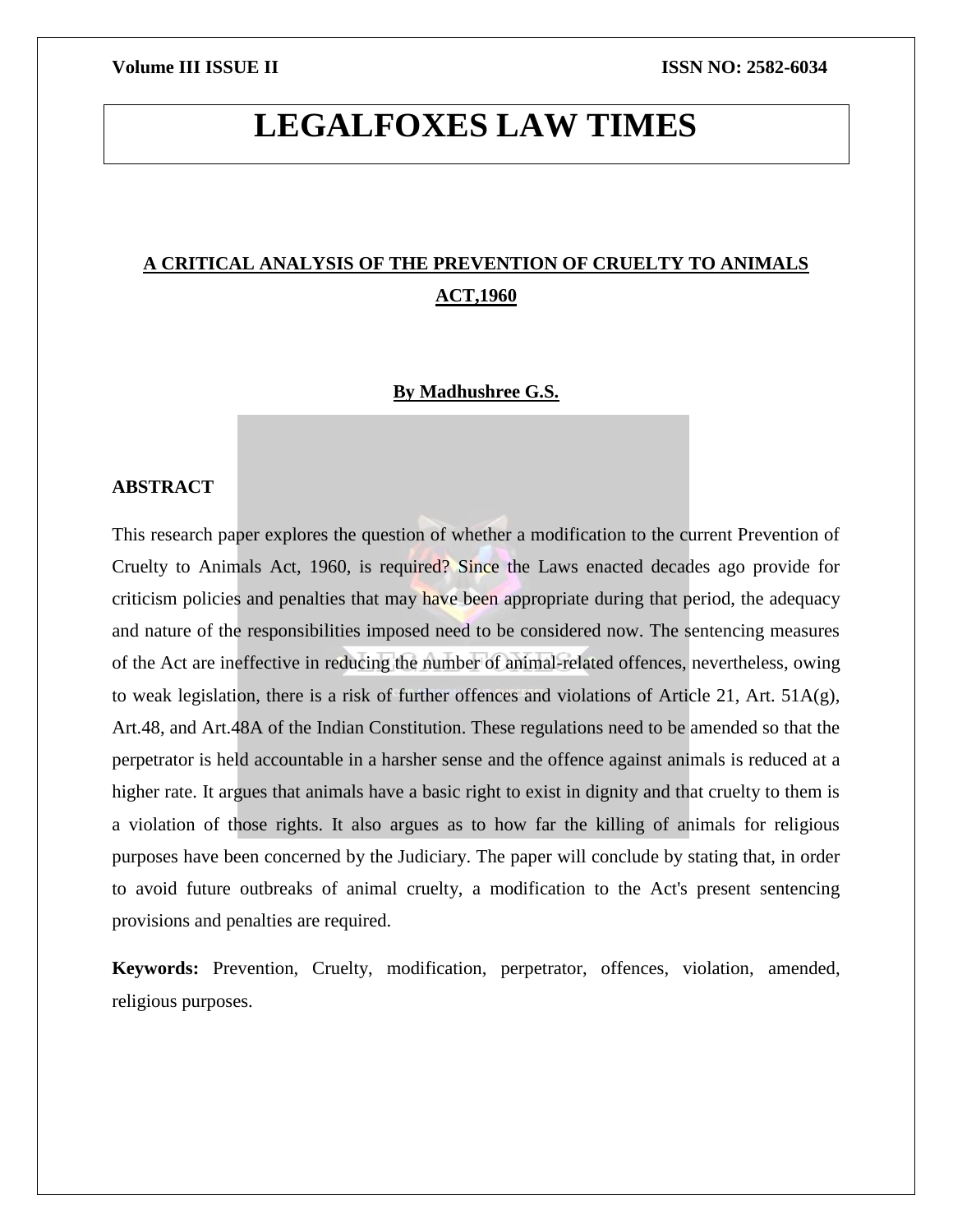### **1. INTRODUCTION**

 $\overline{\phantom{a}}$ 

There are many theories on 'How the law is made up of'.<sup>1</sup> However, when we consider the roles of rules, we can see that they are not just for human beings but also for the things that humans are surrounded by in order to improve their survival and preserve the balance between nature and humans. It signifies that the law applies to animals and other living creatures as well. It is our duty as humans to care for people who are unable to care for themselves. Throughout history, ancient Greek and Roman philosophers have debated the right treatment of animals and their position in human morality. Initially, every law and regulation passed in a constitutional state limited the allowed uses of animals, but history shows that animals have always been viewed as property by humans. These concepts were deeply ingrained in Christianity and were eventually codified in Roman law. Animals, like humans, have the ability to detect both physical and mental pain, as well as the intensity of both. Emotions exist in animals, just like they do in people. The government has passed multiple laws, and the courts have given several recommendations to conserve the earth's legacy with this goal in mind.

 In this way, the legislature passed an act named "The Prevention of Cruelty to Animals Act, 1960," to prevent the infliction of unnecessary pain or to suffer on animals and to amend laws relating to the Prevention of cruelty to animals<sup>2</sup>. It was authored by acclaimed dancer and animal lover Rukmini Devi Arundale.<sup>3</sup> She proposed a private member's bill in the Rajya Sabha in 1952 to replace the current Prevention of Cruelty to Animals Act, 1890 ('PCA,1890') and address its shortcomings.<sup>4</sup>. After delivering an impassioned and passionate address in the Rajya Sabha in 1954 emphasizing the necessity and importance of animal protection, Prime Minister Nehru established a committee to look into the topic and formulate comprehensive regulations. Rukmini Devi was requested to withdraw her bill, and he pledged that his government would

<sup>&</sup>lt;sup>1</sup> Roscoe Pound, Theories of Law, The Yale Law Journals, Vol. 22, No. 2 (Dec., 1912), pp. 114-150 (37 pages).

<sup>&</sup>lt;sup>2</sup> The Prevention of Cruelty to Animals Act, 1960, Statement of Object  $\&$  Reasons

<sup>&</sup>lt;sup>3</sup> Gopalkrishna Gandhi, The woman who said no: How Rukmini Devi chose dance over presidency, HINDUSTAN TIMES, March 4, 2016,

<sup>4</sup> Chinny Krishna &Maneka Gandhi, Rukmini Devi And Animal Welfare In Rukmini Devi Arundale, 1904-1986: A Visionary Architect Of Indian Culture And The Performing Arts 67-70 (2005).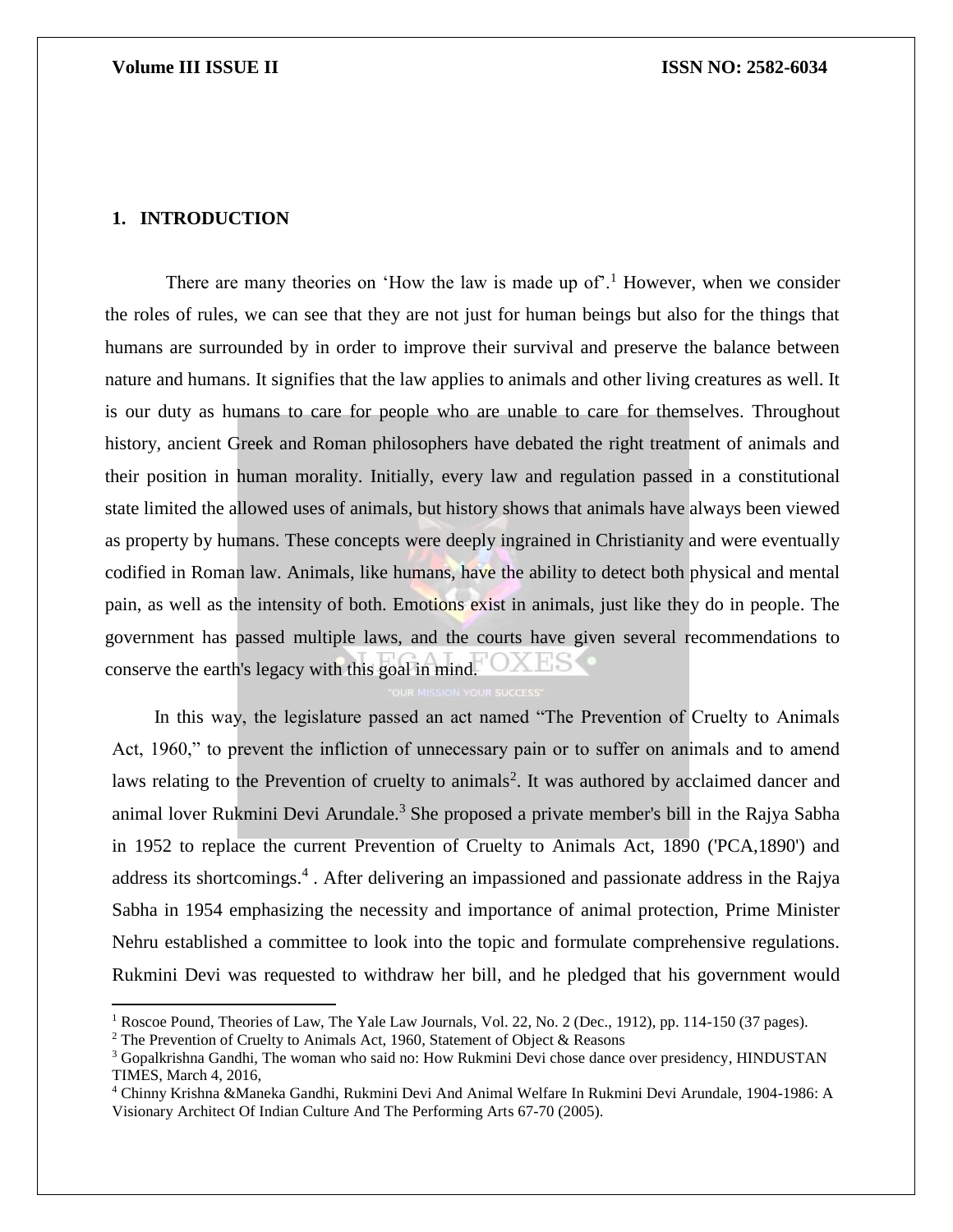draught suitable legislation to protect animals and their rights<sup>5</sup>. As a result of this, the PCA was passed into law. It then took the place of the earlier PCA, which had been in use since 1890.<sup>6</sup>

# **2. Is it necessary to amend the Prevention of Cruelty to Animals Act of 1960? If that's the case, why?**

To begin, let's look at why the modification is necessary. For the offences under Sec.11 such as Causing pain, suffering, or injury to an animal, Employing any unfit animal for work or labour, Administering any injurious drug or substance, Carrying or transporting animals in a cruel manner, A fine of not less than Rs.10 but not more than Rs.50 will be imposed for housing an animal in an area that restricts free movement<sup>7</sup>, restricting animal's mobility with a heavy chain or chord, habitually chaining up a pet dog by an owner, not giving sufficient food, drink, or shelter, and so on. If you commit a second offence within three years, you can be fined up to one hundred rupees and sentenced to three months in jail, or both. In Bali Parida v. Nira Parida<sup>8</sup>, the Orissa High Court construed this clause to indicate that beating an animal is not punished under 11(1) of the Act and does not constitute an offence under this sub-section unless the beating causes the animal undue pain or suffering. As a result, in this scenario, Sec.11 demands a link between cruelty and needless pain or suffering, with the latter taking precedence. Thus, there is a risk of further offences and violations of Articles related to animals under the Constitution owing to the lack of strong laws. The act's punitive measures, it is believed, are ineffective in reducing the number of animal-related offences. Another reason for the need for an update to this legislation is that many provisions connected to animals in the act are not rigorously amended whether it comes to exhibition, training<sup>9</sup> or experimentation<sup>10</sup> of the animals under the act. It argues that Animals have a fundamental right to live in dignity<sup>11</sup>, according to the Delhi High Court, which has issued a notice in response to a petition to ban

 $\overline{\phantom{a}}$ 

<sup>5</sup> Ibid.

<sup>6</sup> Ibid.

<sup>&</sup>lt;sup>7</sup> The Prevention of Cruelty to Animals act, 1960, sec.11.

<sup>8</sup> Bali Parida v.NiraParida, 1969 SCC OnLine Ori 129.

<sup>&</sup>lt;sup>9</sup> The Prevention of cruelty to animals act, 1960, Sec.23.

<sup>&</sup>lt;sup>10</sup> The Prevention of cruelty to animals act, 1960, Sec.19

<sup>&</sup>lt;sup>11</sup> Art.21 of the Indian constitution.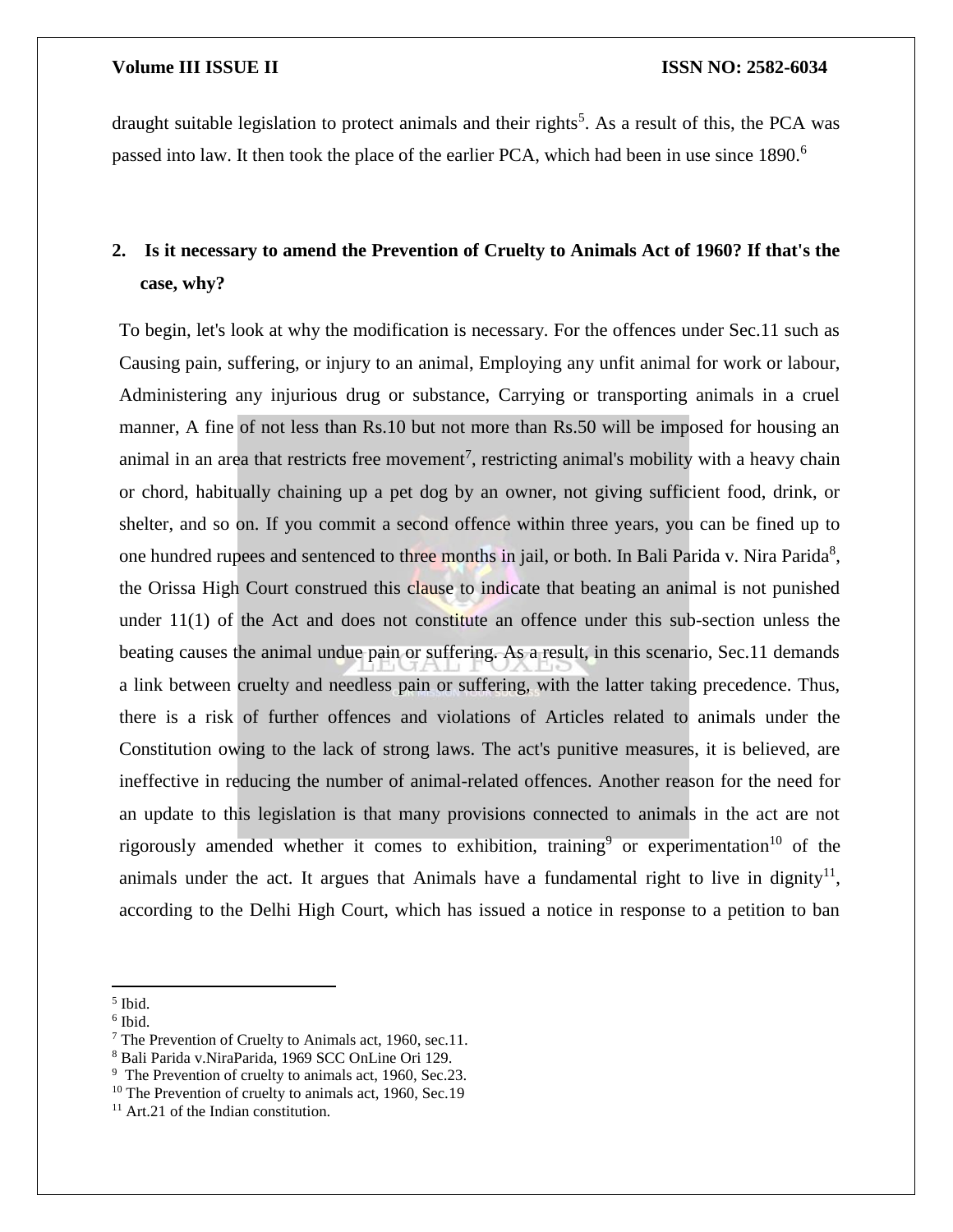animal exhibition and training in circuses.<sup>12</sup> Under Sec.23 of the act says, anybody willing to exhibit or train, any animals must submit an application in a regulated form to the designated authorities, and upon payment of the prescribed fee, he will be registered, unless the court orders otherwise, which was relieved by the Centre Government in proposing a ban on the use of animals in any sort of mobile entertainment or to say, exploited in the circuses<sup>13</sup>, However, it has yet to take effect. Thus, The courts on multiple occasions have held that animals have a fundamental right against infliction of pain-"Bulls must not be used in any type of performance which includes races, bullfights."<sup>14</sup>

When it comes to experimentation on animals, it is proposed that non-sentient material or less sentient creatures be used instead of animals as subjects. It further said that governments and the Animal Welfare Board must preserve animals' "five freedoms," which include "freedom from hunger and thirst, discomfort, pain, damage, and sickness, fear and anguish, and the ability to exhibit natural behaviour.<sup>15"</sup> When animals are used in research, however, their rights are violated since they are not given a choice. Animals are subjected to tests that are often unpleasant, cause long-term suffering, or result in death, and they are never given the option of opting out. Ethical considerations have limited the use of higher model animals such as guinea pigs, rats, dogs, and monkeys in experiments. As a result, using other species has been recommended.

### **3. Animals are sacrificed for religious purposes.**

 The Sec.28 of the act says that "No provision of this Act makes it illegal to slaughter an animal in the way prescribed by a community's religion."<sup>16</sup> As a result, the question arises as to how extent animal rights are protected. Is it permissible to sacrifice animals for religious reasons? Then, if this is what the law mandates, where does the right to protect animals go? There have been several disputes on this topic, but the court has yet to reach a decision.

 $\overline{\phantom{a}}$ 

 $12$ Aditi, Federation of Indian Animal Rights Protection Organizations vs Ministry of Fisheries, Animal Husbandry and Dairying & Ors., Bar and Bench, 22 jul 202[0.https://www.barandbench.com/news/litigation/delhi-hc-issues](https://www.barandbench.com/news/litigation/delhi-hc-issues-notice-in-plea-to-prohibit-animal-exhibition-training-in-circus)[notice-in-plea-to-prohibit-animal-exhibition-training-in-circus](https://www.barandbench.com/news/litigation/delhi-hc-issues-notice-in-plea-to-prohibit-animal-exhibition-training-in-circus)

<sup>&</sup>lt;sup>13</sup> The Performing Animals (Registration) Amendment Rules, 2018.

<sup>14</sup> Animal Welfare Board of India v. A. Nagaraja, (2014) 7 SCC 547.

 $15$  Ibid.

<sup>&</sup>lt;sup>16</sup> The prevention of cruelty to animals act, 1960, Sec. 28.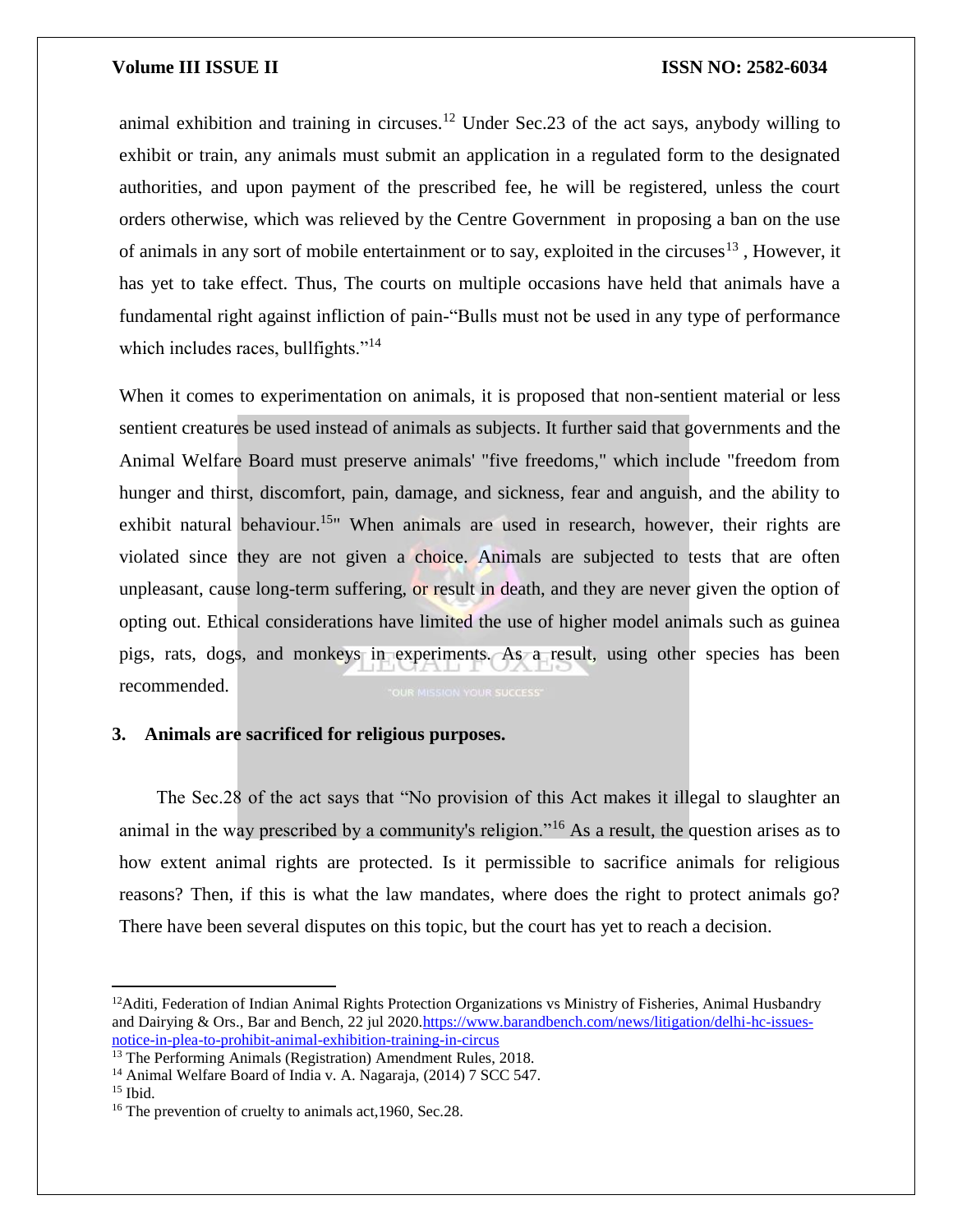We feel that the PCA Act does not include animal sacrifice within the scope of animal cruelty, based on the legislative terms of the Act and the ruling of the Uttarakhand High Court. When we examine the judgement, we can see that the main purpose of sacrificing animals should be to provide sustenance for people, not to satisfy gods. Perhaps the legislature's goal was to avoid undue pain and suffering for animals while yet allowing for the death of animals in certain instances.<sup>17</sup> In the case of Gauri Maulekhi vs State of Uttarakhand, the Uttarakhand High Court (HC) construed and established a relationship between Section 11(3)(e) and Section 28 of the PCA Act. The Supreme Court ruled that if an animal is killed, it should be done in accordance with the religion of the society in question, but that the sacrifice should be only for the purpose of providing sustenance for people and not for any other reason.<sup>18</sup> The essential obligations have ramifications for judges' perceptions and interpretations of certain age-old traditions, among other things. The Supreme Court stated that animal sacrifice rituals were only practised in prehistoric periods, and that these traditions were solely based on superstition and ignorance at the time<sup>19</sup>. The Supreme Court further stated that the goal of the Constitution's drafters was to instil a scientific mindset in individuals and to free the society from blind religion and superstition.<sup>20</sup>

 You could wonder if this is an example of Article 25 of the Indian Constitution interfering with religious practice? People supporting the practise of ritual sacrifice cannot claim that it is a violation of their freedom of religion since freedom of religion is not an absolute right. Article 21 states that the judiciary has the power to act if a basic right is violated. The remainder is up to the court to decide if animal sacrifice is in violation of Article 21. When it comes to legal action in religious animal sacrifice cases, judges have had differing viewpoints. When a PIL under Article 32 was filed in  $2015^{21}$ , challenging religious animal sacrifice, the Supreme Court refused to interfere, stating that the judiciary cannot intervene in age-old

 $\overline{\phantom{a}}$ 

<sup>&</sup>lt;sup>17</sup> Ananthakrishnan G, 'There is a dichotomy: SC notice to Kerala on law banning animal sacrifice in temples', (The Indian Express, 17 July 2020)

<sup>&</sup>lt;sup>18</sup> Gauri Maulekhi Vs State of Uttarakhand [2010] Writ Petition (PIL) No. 77 with People for Animals DehraDun, Dehradun Vs State of Uttarakhand and others, [2010] Writ Petition (PIL) No. 73

<sup>&</sup>lt;sup>19</sup> In Ramesh Sharma vs State of Himachal Pradesh CWP No. 9257 of 2011 and CWO No.s 4499 and 5076/2012, MANU/HP/0934/2014.

 $20$  Supra Note 10.

<sup>&</sup>lt;sup>21</sup> Dhananjay Mahapatra 'Can't interfere in animal sacrifice tradition: Supreme Court' (Times News Network, 28 September 2015)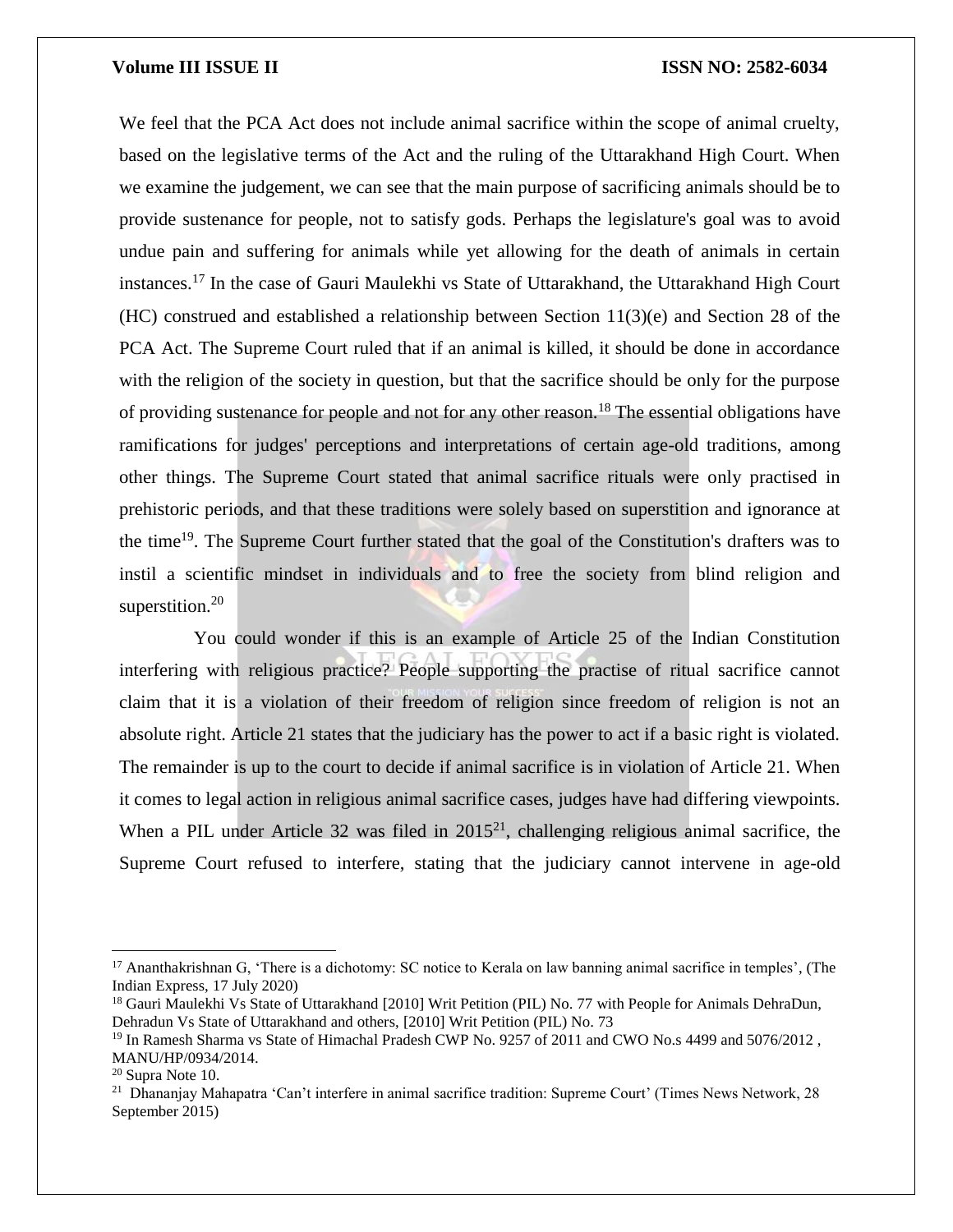$\overline{a}$ 

practises. The judges even stated that it is a delicate issue and that they cannot entirely disregard these centuries-old customs.

The PIL was filed under Article 226 of the Tripura High Court's<sup>22</sup> ruling. Only animal sacrifice at Hindu temples in Tripura was the subject of the PIL. The petitioner did not object to the Muslim community's tradition of animal sacrifice on Bakri Eid. It's possible that the state's courts have the power to intervene and outlaw religious animal sacrifice in the state. Perhaps there isn't a way to completely ban animal sacrifice. When the epidemic hit in 2020, Muslims wanted to know whether they might make a donation to the needy instead of sacrificing  $\text{animals}^{23}$ . In response to the issueWhile the aim to contribute money rather than sacrifice an animal is not ill, Maulana Khalid Saifullah Rahmani, Secretary of the All India Muslim Personal Law Board (AIMPLB), remarked that the genuine motive for sacrificing is different, because a portion of the flesh is handed to the destitute. He went on to say that unless there is a law against it, sacrifice is required. I would like to bring the instance There are countless stories in Judaism on the importance of treating animals with kindness. Judah the Prince, who followed the illustrious Rabbi Akiva and was the chief redactor of the Mishnah. A calf was being carried to kosher slaughter one day when it broke free and hid under Judah the Prince's garments, whimpering in terror. "Go, you were designed for this reason," Judah remarked coldly to the calf, unmoved. Heaven then punished Judah with a series of severe and humiliating stomach ailments that lasted thirteen years because of his lack of sympathy for the calf. He begged for help from his terrible health several times throughout these years, but Heaven did not respond, just as Judah had not listened to the calf. Then one day Judah spied his maid in the act of killing a couple of small weasels in the house and restrained her, citing Psalm 145, "The Lord is good to all, and his compassion is over all that he has made." In response to this benevolence toward the weasels, Heaven withdrew Judah's punishment, and his stomach problems disappeared<sup>24</sup>. If the statements of the Secretary of the AIMPLB are taken seriously, it can only mean that animal sacrifice on Eid-ul-Adha is not an essential Islamic practise. As a result, if the PCA Act is amended and Section 28 of the Act is deleted, the ancient Hindu and Islamic practise of animal sacrifice can be abolished.

<sup>22</sup> Tripura HC bans state-sponsored goat sacrifice at Tripureshwari Temple' *Supra* note13.

<sup>23</sup> Syed Mohammed 'Bakrid:confusion over donation in lieu of animal sacrifice' (*The Hindu*, 19 July 2020)

<sup>&</sup>lt;sup>24</sup> Daniel Capper, Learning Love from a Tiger (The Donkey Who Communed with Allah), University of California Press.